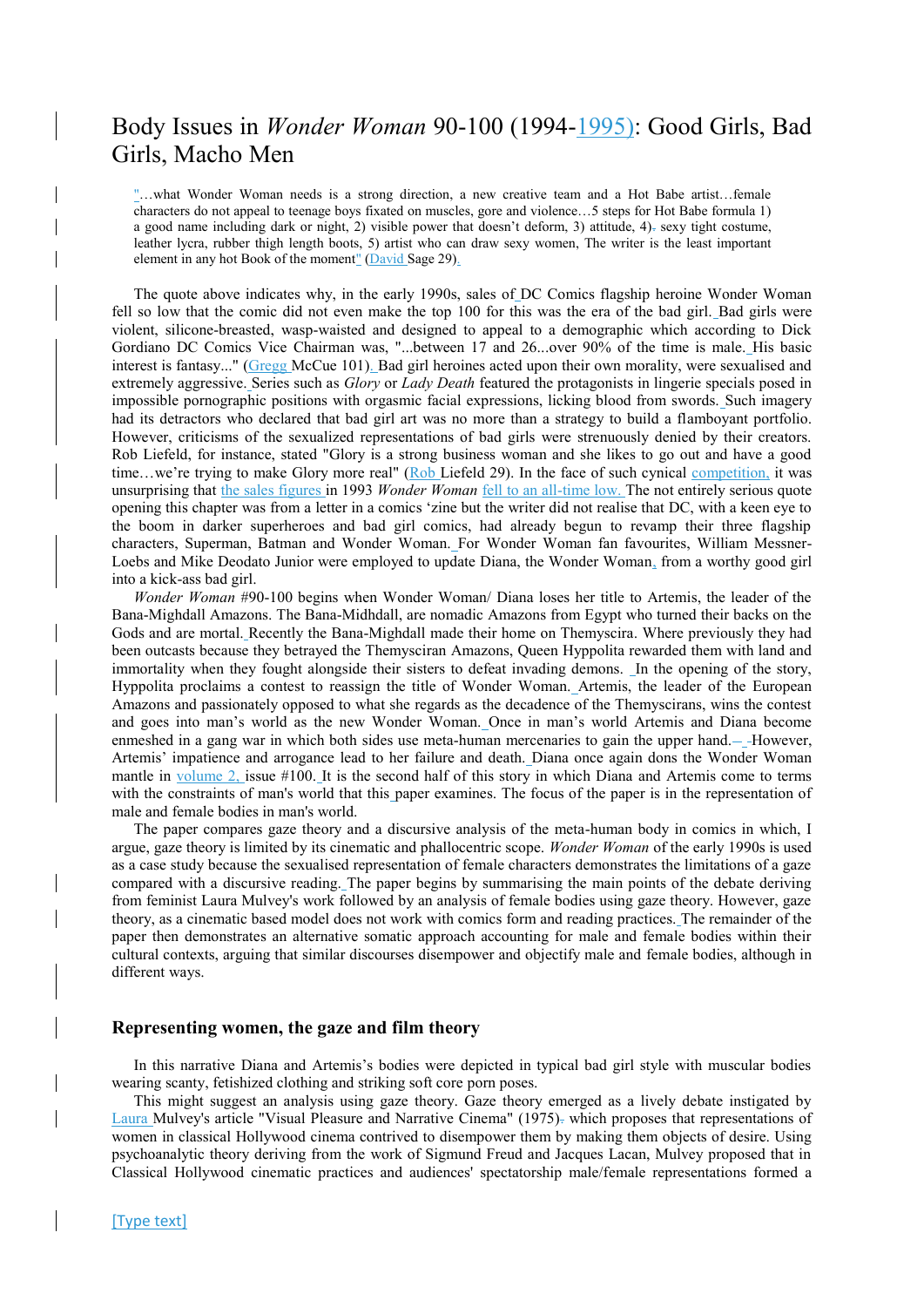binary, male/active, female/passive. This binary derived from the pleasures invoked by the system of spectatorship in which the active male gaze inspected the passive female body:

The determining male gaze projects its fantasy onto the female figure, which is styled accordingly. In their traditional exhibitionist role women are simultaneously looked at and displayed, with their appearance coded for strong visual erotic impact so that they can be said to connote *to-be-looked-at-ness.* (162).

The entrance of the woman freezes the narrative action so the camera may linger on her body in "moments of erotic contemplation" (163). There are therefore two gazes upon the woman: the extra-diegetic gaze of the male audience member which is funnelled funneled through the diegetic gaze of the male characters, principally the protagonist in the film. The representation of the female body works either through fetishization of body parts or by the exaggeration of beauty. The fetishization of breasts, legs, lips, diminishes the threat of the female so that it becomes "reassuring rather than dangerous" (164).

Mulvey's feminist polemic was political. Its aim was to expose the cinematic strategies used to produce pleasure in the text through analysis and thereby destroy the pleasure of the image. Mulvey's work was criticised on many fronts, for instance, Steve Neale (1983). argued that the male body was just as objectified as the female body in certain genres such as the Western and the Sword and Sandals gladiator film where the hero might suffer body injury before beating his enemies. Kenneth MacKinnon (1999). also noted that male pinups were just as prevalent as female. There are also many more types of gendered gaze than that suggested by Mulvey. For instance that of the heterosexual female who yet enjoyed the contemplation of female beauty. Jackie Stacey (1995), for instance, made an empirical study of female audiences' enjoyment of female stars. To address the criticisms pointing out the concentration the male gaze did not account for female pleasure in the contemplation of the female body, Mulvey (1999). wrote a second piece and based her analysis on a passage from *Dual in the Sun* (1946) in which she suggested that women viewing the female body adopted a masculine gaze in a type of symbolic cross dressing. I have outlined a few of the main ideas surrounding Mulvey to show how her original thesis became central to the discussion of the female form in the past forty years. However, because of its influence Mulvey's notion of the gaze has dominated discussions of female representations since 1975 and the arguments have not moved beyond the truism that mass media tend to objectify and disempower women. Furthermore, such debates are based upon Freudian and Lacanian models of psychoanalysis. Both models are phallocentric, conferring power on the positive aspect of the binary, the male. (Hélène Cixous 146-157). This does not acknowledge the dependence of the positive element, masculinity on the negative aspect, femininity for its cultural construction (Judith Butler 13-32).

Comics scholars have begun to use Mulvey's ideas to analyse the disempowerment of the strong female body in the superhero comic. Certainly it is not difficult to make a reading using gaze theory. As outlined above, bad girl comics were full of images where artists drew attention to sexy women through composition and the layout of the panels on the page. For instance, in the series under scrutiny, *Wonder Woman* Deodato Jnr. employs a number of compositional and diegetic strategies. First, compositional devices to fetishize breasts, hair, costumes and naked thighs. Artemis, for instance, is the counterpart bad girl to Diana. Her design, based upon Jim Lee's character Zealot from *Wildcats*, is tall, muscular and Spartan in appearance, her outfit echoing that of native Americans, a loincloth that barely covers her body. Her use of bow and arrow reflects native American weapons but is also a reference to her Moon Goddess huntress/ pastoral connotations. Her hair is red, sinuous and curls round her ankles. The length, however, is hardly practical for a warrior, its snake-like appearance is reminiscent of an Alphonse Mucha siren as it flattens the image into the panel frame for decorative effect especially in battle scenes. Using gaze theory as the basis one might argue that, when she enters man's world as Wonder Woman, Artemis is the typical man-hating, castrating woman who has little sympathy for men who bully women, but less for women who allow themselves to be beaten. In a reading using Mulvey, Artemis represents the unruly woman who must be punished and disempowered. [INSERT FIGURE 1 HERE] This can be demonstrated in Artemis's encounter with her PR company Meta-Promotions (Fig. 0-1) (Messner-Loebs and Deodato Jnr. 1994, 14). The fetishization of the female body is produced through the use of panels and the diegetic male gaze. Artemis's body is split up into three panels. The top two panels divide her body; the top panel shows her head, the middle panel her breasts in line with PR director, Dannial Brassalton's gaze. Danial Brassalton explains 'We want to get your message out quickly, right?' making it clear to the reader that a significant aspect of the message is her body. In a psychoanalytic reading of this page, Artemis is an example of woman as bad thing, a castrating harpy. Using a Freudian perspective, Mulvey points out that a male's fears of castration by the female lead them to fetishizes an element of the female body. Taking her argument from Sigmund Freud's essay on fetishism (1927), Mulvey suggests that fetishism allays fears of castration through the female breast as substitute for the penis. The elevation of the breasts to fetish objects, serves to allays male castration anxiety. Using this concept to analyse the panel it could be argued that the concentration on her breasts diminishes the threat of castration by, Artemis whose breasts are thus, "reassuring rather than dangerous" (Mulvey 1975, 164). Thus, through the symbolic breakup of her body into parts into three panels Artemis is disempowered.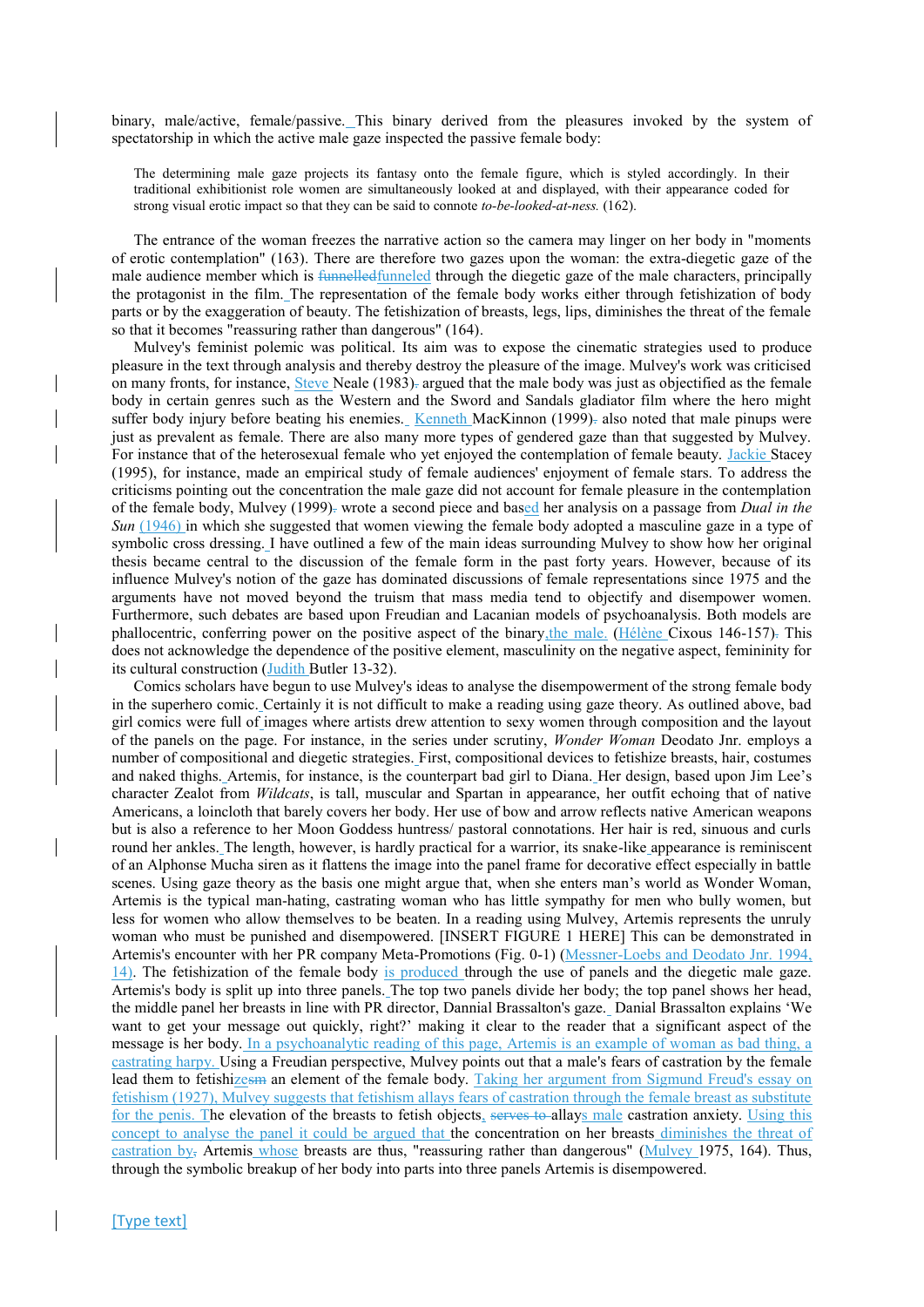So it is clear that the images in this comic objectify female bodies but, in the context of production and reception why would they not? They are produced by young men who wish to make a name for themselves by producing desirable images for an audience very much like themselves. However, does such a reading explain the whole image and is Mulvey entirely appropriate to use in the analysis of comics given the differences between their form and readership? Mulvey's reading was based upon the cinematic apparatus, the moving image, spectator positions and the cinematic experience. The cinematic apparatus appeals to audiences' narcissism in their cathartic interaction with the narrative, particularly in the role of the protagonist who is the equivalent of the ideal ego. Furthermore, the narrative reproduces the conditions of the peeping Tom gazing onto a narrative that seems entirely oblivious to their voyeurism in a darkened room. However, film works through the use of 24 frames per second to produce a spatial/temporal effect, and uses movement and sound to progress the action. This, argues Mulvey, is crucial to the experience of male spectator for the freezing the action enables the erotic contemplation of the female body. Indeed she notes, "...this complex interaction of looks is specific to film" (166). Unless the audience is experiencing the film through a DVD which can be replayed and frozen, the female image is captured within the moment dictated by the cinematographer or the director, not the audience.

However, overlooking Mulvey's own admission of the specificity of the filmic gaze, where can connections be made between film and comics? Film and comics have often been connected through the similarities of their descriptive language. However, narrative time is structured differently in comics as noted by Scott McCloud (94-95). The organisation of the panel within the page, the speech bubbles, comics devices and juxtaposition between panels all attempt to direct the reader to follow the story in a specific order and hierarchy. The action of the narrative can be slowed down or quickened by the panel's size. However although the writer and artist can attempt to control the pace and direction of readership, they cannot constrain a reader to follow this structure. A splash page, for instance, might arguably slow down the action for erotic contemplation where a reader might gain pleasure from gazing on a beautiful woman's body, but the comics reader can also go back, reread any passages where they want to remind themselves of the action or skip pages. The repetition of panels can also add to the understanding and coherence of the narrative. This is described by Thierry Groensteen as *tressage*  (174), or the interweaving of repeating panels or themes in a comic, a concept used in a comparison between female and male bodies later in the paper.

One instance where comics and film share similarities is in their production. The comic, like the film, is not the vision of a single individual but produced through a working relationship of writer, artist, letterer, colourist etc. When Deodato Jnr. began work on Wonder Woman, he understood little English and was allowed to render the human body with relative autonomy<sup>1</sup> and this produced a comic with a dislocation between narrative and image. Where Deodato Jnr. presents metahuman bodies as a beautiful objects, Messner-Loebs narrative constructs the body through consumer and Classical Greek discourse. Therefore, using gaze theory alone cannot address issues of the body in this comic. In the remainder of the paper I want to suggest an alternative approach to analysing gender in comics; to make a reading of the cultural construction of the body in the bad girl comic. Drawing on Heinecken's study of warrior women in television and Bryan Turner's notion of the somatic society, my aim is to demonstrate how a subgenre as two dimensional as the bad girl comic, when stripped (so as to speak) of its sexualised focus, can provide some interesting insights into culture and history in a specific era.

## **Somatic Discourse and Popular Culture**

Contemporary culture is replete with images of the body in popular culture, yet paradoxically Western culture continuously rejects the importance of the materiality of the body in constructing the self. We only acknowledge our body through its shortcomings, disease, deformity, aberrations. The responsibility for this disregard is assumed to be Cartesian philosophy as, since the seventeenth century, it has promoted the importance of the mind over the body in identity construction. Drew Leder, for instance, suggests dualism's insistence on the self as "an immortal mind trapped inside an alien body" (3) contributes to our lack of consideration of our bodies as contributing to our sense of being. The body in culture can be regarded as both "product and process" (Anne Basalmo 3). The body is a product because of its material presence in the world which we recognise through gender, racial and ethnic amongst other characteristics. It is a product of culture which constructs a collective understanding of what we are by our bodies. Dawn Heinecken deliberates on this notion in her analysis of strong female characters emerging in television fantasy series of the early 1990s. In her analysis of bodies in series such as *Buffy the Vampire Slayer*, *Aeon Flux* and *La Femme Nikita* Heinecken reflects upon the ways characters negotiated suffering in their heroic struggles. She concludes that suffering is expressed through the body in male heroes whereas it is endured through mental and emotional relationships

**.** 

<sup>1</sup> Email communication with Mike Deodato Jnr. 23/12/2009.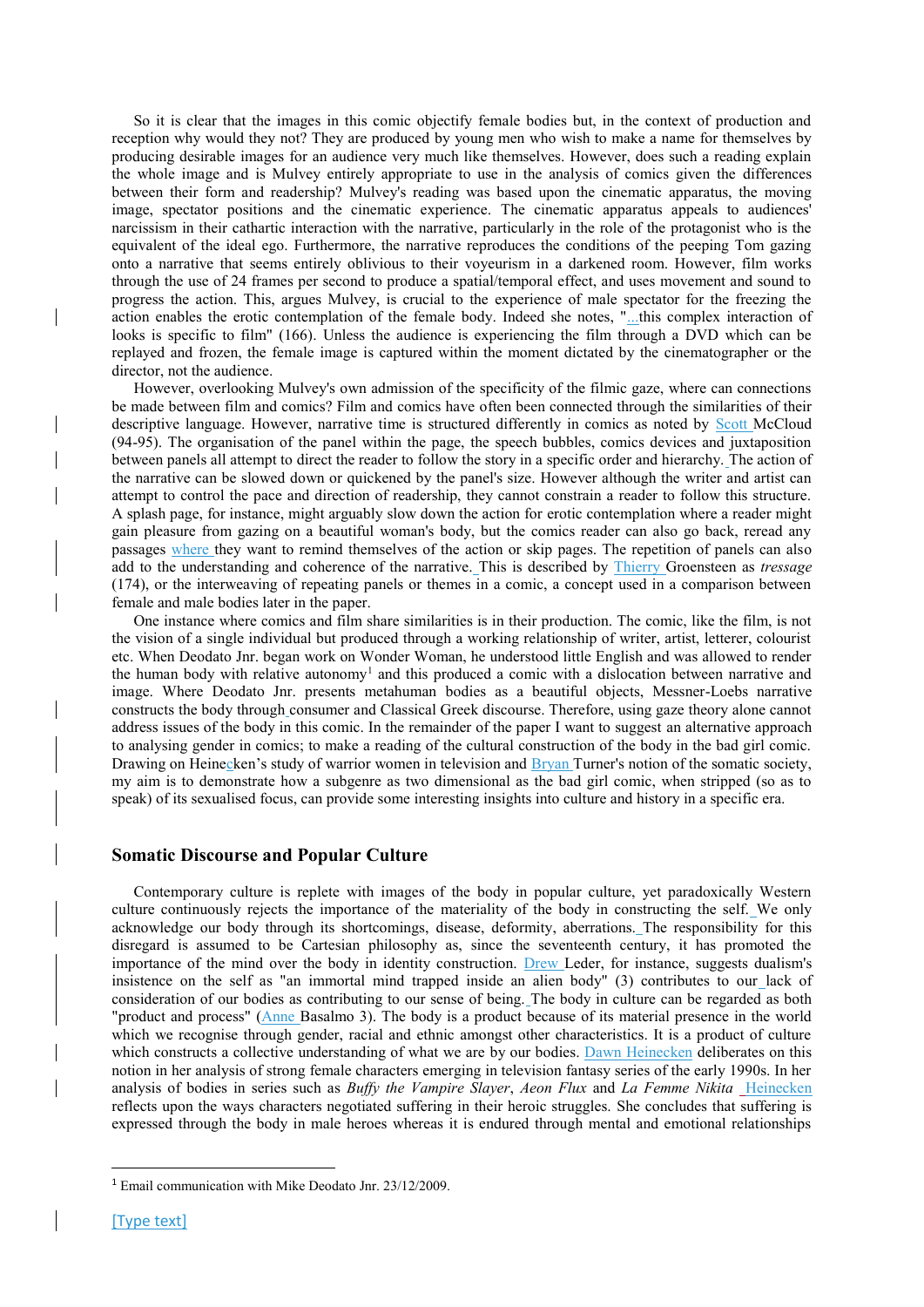with heroines. HeinekenHeinecken's notion that body discourses constructed the representations informed her methodology which included analyses of cross media narratives.

The material body is constructed through culture and this impacts on how a discursive somatic analysis can be produced. Where previous body discourses emphasised the body as a site of self discipline to control bodies' desires in the service of religion, contemporary bodies are controlled in the service of consumerism. Control and discipline is at the heart of modern bodily discourse to manipulate and reform the body shape and presentation. In the late 1980s body culture and representations in the media began to essentialize gender characteristics. Mens' bodies became harder and hypermuscular, womens' bodies became sexualised with large breasts and small waists. Jeffrey Brown (2004) notes how a significant number of tough women in action movies (Angelina Jolie, Linda Hamilton, Pamela Anderson) posed for *Playboy* magazine, thus conflating the boundaries between acting and pornography (64). Action and pop stars demonstrated the plasticity of body shape through a combination of exercise and surgical intervention. Linda Hamilton, John Travolta and Madonna, for instance used the gym to remould their bodies for acting roles in *T2, Staying Alive* and *Evita .* Angelina Jolie and Pamela Anderson's forays into plastic surgery to enhance their natural assets are well known and merely reflected a trend in society. Susan Bordo notes that in 1989 there were 681,000 surgical procedures on 18-35 year olds (336).

In the remainder of the paper I examine one aspect of the ways metahuman bodies act as metaphors for the somatic society of the early 1990s, first analysing female body then male body representations within consumerism which, I argue, is the controlling factor in body discourses in this comic.

## **Consumerism and the Female Body in Man's World**

Once in man's world, Artemis and Diana become subjects of consumerism and capitalism, and this drives the narrative from this point (Fig. 0-2). [INSERT FIGURE 2 HERE] Sporting a short haircut, Diana changes her costume from star spangled primary colours into fetish/bondage gear designed by Brian Bolland as described in the letter pages of *Wonder Woman*, "from bits and pieces of current fashion" (#97 24). A pair of tight fitting cycle shorts, a bra, bolero jacket and short boots finish off her outfit which drew a backhanded compliment from a female correspondent in the letter column, "I *like* the biker pants. They are bound to be a relief from the highthigh cut of her old costume, especially when kicking someone as she did on page 19 [of issue 95]" (Messner-Loebs and Deodato Jnr. 1995e, 31). Diana also has to make money. Where she previously worked in a fast food outlet, now she becomes a business woman as a partner of Micah Rains's detective agency. Artemis, however, naive in the ways of consumerism and man's world, sells her skills to a shady PR company. Here I want to return to the image first analysed through Mulvey's work where Artemis meets her PR executives Danial and Dickie Brassalton but this time using an overview of the body within consumerism. A somatic analysis examines the body within the whole page rather than part of the page (Messner-Loebs, and Deodato Jnr., 1995a, 14). (Fig. 0-3). [INSERT FIGURE 3 HERE]

A top wide, shallow panel depicts the New York skyline in silhouette. The Twin Towers, bastions of consumer culture in this era, are placed at the top centre of the entire page demonstrating the importance of capitalism over everyone living within their jurisdiction. In the long panel spanning the left hand side of the page, Artemis's whole body is shown as she gazes on the city. Her hair entwines around her legs and body like a golden snake. Artemis's body is subjected to the inter-diegetic gaze of the Brassalton brothers. Where the brothers suggest she has to get her message out quickly her message clearly is for them to sell her body. The introduction of the card into this panel is the token of her subjugation to capitalism.

Conversely Diana's body is never subjected to this treatment in man's world. The reader is introduced to her encounter with consumerism when she saves her partner, detective Micah Rains from torture (Fig. 0-4). [INSERT FIGURE 4 HERE] This scene begins in an ironic manner with a television screen showing Artemis pledging an end to violence in man's world. Micah's blood spattering across the television screen in the next panel puts a lie to Artemis's assertion. Diana interrupts Micah's torture by two thugs. However, when one of the thugs states that she won't attack them, 'That would be revenge. She don't believe in revenge' (Messner-Loebs, and Deodato Jnr., 1995a, 18). Diana proceeds to disabuse him of this notion, stating, "Somehow you have gotten the wrong idea about me. I should correct that!". She proceeds to beat him up before rescuing her partner. Leading Micah away, Diana lays the law of how their relationship will work, 'We will not be called 'The Wonder Woman Agency' or anything foolish like that...Any questions?' to which Micah's response, 'But I'm still in charge, right?' is belied by his body slumping against Diana's taller stronger body and assertive manner.

These two sequences compare the disempowerment of Artemis with the more knowing approach of Diana, by now well versed in the ways of patriarchy. However, they show that whether powered or disempowered, the body is always subject to capitalism. Where Mulvey contends that women are objectified by patriarchal domination, I want now to show how the male body is just as disempowered by capitalism.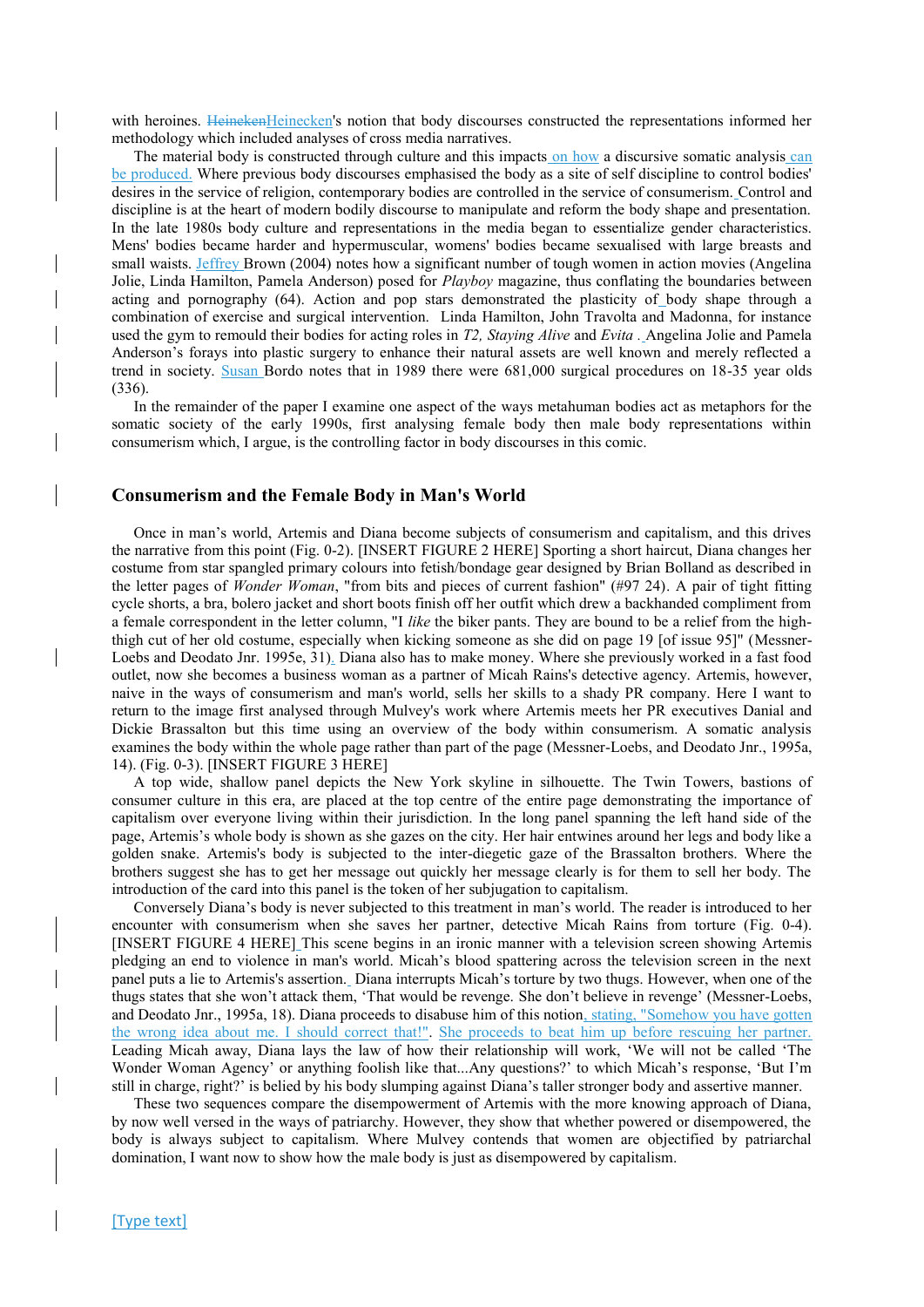### **Consumerism and the male body**

Where female bodies in the early 1990s are represented as grotesque through hypersexualisation, masculine power is demonstrated through bulk and hypermusculature. In comics a new company, Image, formed by disaffected writers and artists in the early 1990s and they focused on hypermasculine representations of superheroes with huge bodies and pin heads. In *Wonder Woman* Deodato Jnr. represented male antagonists in a similar manner. In this section two examples of the spectacular display of male antagonists' bodies and their discursive constructions are discussed to show their disempowerment through capitalism, for all of these antagonists sold their bodies to achieve power or wealth.

The first examples are transformation through magic in the numerous man mountains sent by the White Magician to battle Artemis and in the transformation of the White Magician (AKA Asquith Randolph) into a demon. The second example of transformation is in the technologically constructed bodies of Moot and Geoff, two cyborgs employed by Juliana Swarza to threaten her gangland rivals. Both types of transformation potentially disempower the body through spectacle, consumerism and the cultural and symbolic connotations of power inferred by magical and scientific transformation.

Artemis encounters a series of hypermuscular male antagonists paid by Meta-Promotions to take a dive in battle and make her look good. Male antagonists consist of those transformed by the magic of the White Magician (The Chauvinist (Messner-Loebs and Deodato Jnr.,1995b), The Exploiter (Messner-Loebs and Deodato Jnr.,1995c) and Involute the Conqueror (Messner-Loebs and Deodato Jnr.,1995d) and Geoff (Messner-Loebs and Deodato Jnr.,1995c)) [INSERT FIGURE 5 HERE]. They epitomise notions of performative identity for they act with extreme aggression shown in their speech bubbles which embolden and exaggerate their names. More significantly all three are actors, hired to convince Artemis she can make a difference in man's world. Using Groensteen's notion of *tressage* in which panels are linked throughout the comic in a continuous or discontinuous series (174), the actors can be connected through their appearance and their entry into the narrative through the panel. The Chauvinist attacks a Woman's Refuge for battered wives, The Exploiter keeps a sweatshop full of illegal immigrants and Involute the Conqueror destroys the rainforest. All of these individuals look alike – they dwarf Artemis with their bulk and musculature even though she is over six feet tall. Their costumes are typical of the action hero (Rambo, John McClane ) outfit and consist of black or grey sweatshirts, chains, jeans and gun belts. They are also stupid, for instance, The Chauvinist-'left his card...and the name of his agent at the women's center' he was attacking. Diana finds Bill Baker, AKA The Chauvinist on a film set (Fig. 0-6). [INSERT FIGURE 6 HERE] Bill is under the illusion that he was acting a part and informs her that his and his fellow actors' musculature is enhanced by magic, "Man, what a deal! No sweat, no steroids, just this snooty guy in white chanting a mantra! And I'm buffed for life" (Messner-Loebs and Deodato Jnr.,1995e,15).

The male antagonists' bodies are disempowered in two ways through this use of magic. Historically masculine musculature is developed in pre industrial age by hard work on the land. However, according to Alan M. Klein (1993), in contemporary culture musculature is effected by leisure and consumer discourses. Muscles are necessary to define masculinity but through labour and hard work. The antagonists in *Wonder Woman*  develop their bodies through magic which acts in a similar transformative manner to plastic surgery and the gym. Within contemporary culture as noted above, the body is a consuming and consumed phenomenon, that must be constructed to hail a slim, toned, healthy norm. Men can bulk out to conform to a notion of a masculine size. In this case Deodato exaggerates this bulk in keeping with the bad girl genre but also through the influence of Jim Lee's work at Image. However, as Fussell (1991) successfully argues, the male pursuit of instant or leisure musculature weakens the symbolic aspect of masculinity as it infers narcissism. This self love is echoed in Bill Baker /The Chauvinist's continuous reference to his acting career, his delusion that Diana enjoyed his performance and his striking a pose to show off his physique. The panel underpins other panels on the page and the Chauvinist's body dominates the space. As he is depicted as much taller than Diana, the top two right panels are split in Diana and the Chauvinist's conversation. Nevertheless, his head is much bigger than Diana's. The biggest panel on the page in which Bill Baker displays his body mirrors earlier panels showing antagonists attacking Artemis and Diana. That Diana cannot tell the difference between Bill and his fellow actors is shown when she asks whether he also played Involute the Conqueror, to which he replies, "No, but I read for it!". This type of repetition which Groensteen describes as braiding, holds the narrative together. It also acts to make the antagonists indistinguishable one from the other.

Antagonists' spectacular body display is also depicted in the representation of scientifically enhanced male bodies of Moot and Geoff (Messner-Loebs and Deodato Jnr., 1994, 4) (Fig. 0-7). [INSERT FIGURE 7 HERE] The scene begins on page 3 when Juliana Swarza, who trying to take over the Boston gangs is apparently caught off guard in bed by three mercenaries, The Morgue, Backblast and Ripsaw hired by rival gang boss, Paulie Longo. A potential rape scene is represented in the splash panel with all three characters surrounding her bed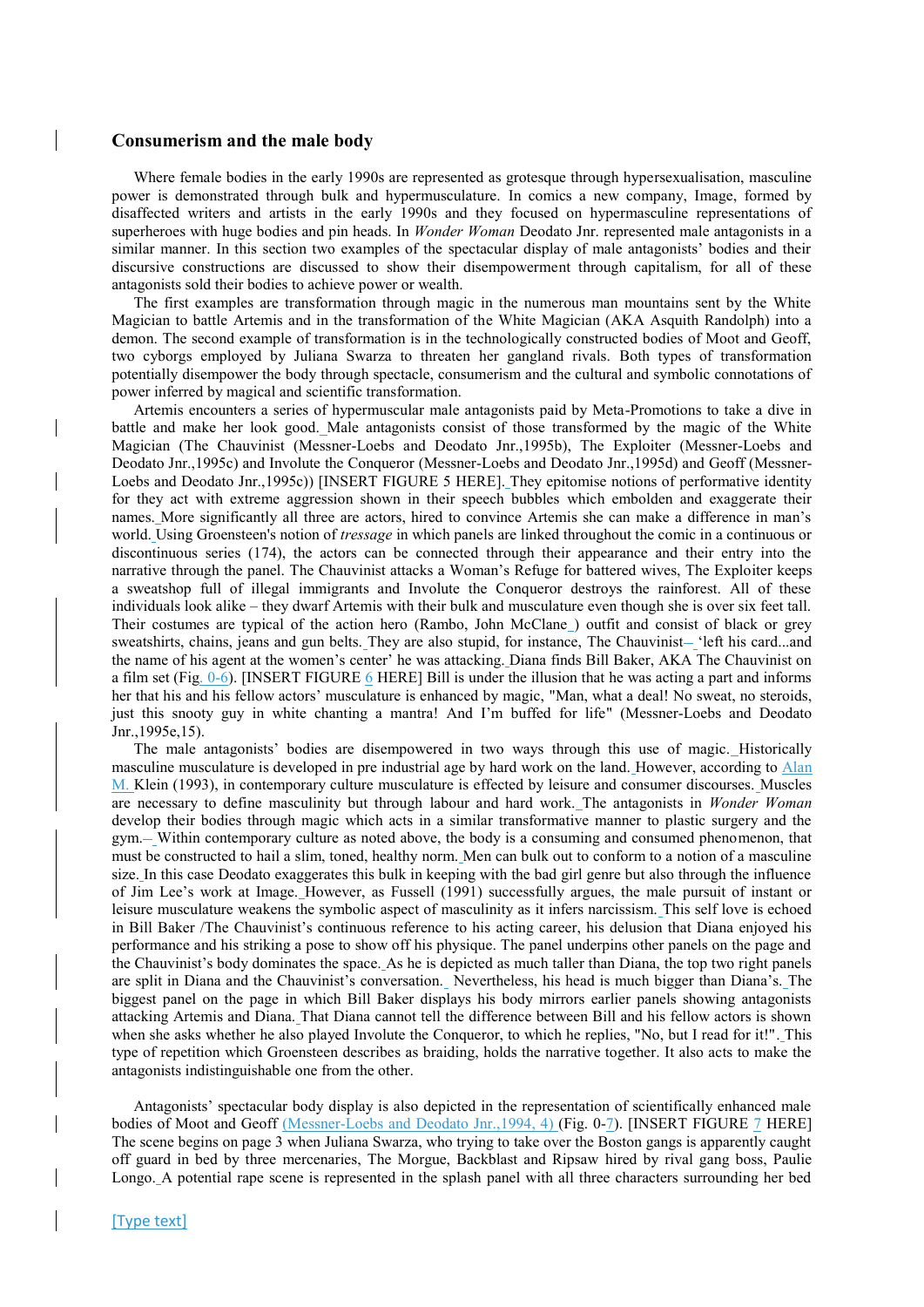and Juliana's pose is that of the porn actress, kneeling with her back arched to exaggerate the size of her breasts. However, Julian's proposal that her potential attackers join her belies her inferred disempowerment for when the page is turned her attackers are faced with two hulking cyborgs, Moot and Geoff. Moot and Geoff's bodies take up 2/3 of the frame and they are rendered by Deodato with a gleeful exuberance in the complexity of their construction. Their heads are the only noticeable human part of their bodies which are metallic and weighed down by weapons. Ripsaw's lifeless hand dropping his gun also draws the eye towards Juliana, Moot and Geoff. Colour and excessively elaborate drawing of monotone cybernetic technology focus the eye on the simplicity of Juliana lit up to the left centre of the image, the bed acting as a frame for her body (Fig. 0-7). Moot and Geoff, like their magically enhanced brothers, exemplify the grotesque body in which, "Exaggeration, hyperbolism and excessiveness are all considered fundamental attributes..." (Mikhail Bakhtin 303). The hyperbole in these representations is symptomatic of the excess of the grotesque. But there are two other fundamental issues relating to the grotesque in these representations. The antagonists are mocked for their stupidity but they also connote the body that, lacking control, extends and transgresses its boundaries and the boundaries of the frame. However, within the discussion of the somatic body, the body formed within culture, this excess demonstrates lack of control, a lack of boundary between the body and the world.

Manipulation of the body whether through science or magic enables the body to be modified and packaged in a conformable shape according to the norms of society. Nowhere is this more evident than in the intersection of bodies and technology in man's world. Haraway (291-324) proposes a celebratory attitude to the cyborg as a liberating phenomenon enabling the creation of new identities unrestrained by either animal or machine categories. However, as Mark Oehlart (112-123) suggests, media representations of cyborgs tend to be rather less optimistic about their potential. Cyborgs can be berserkers like Wolverine or programmed to obey orders like *Robocop.* These two types of extreme cyborg behaviour are indicative in Moot and Geoff's programming and raise issues of Cartesian dualism.

Moot and Geoff, like the mercenaries transformed by magic, also connote weakness through their bodies' constructions symbolically and biologically. This is inferred from their description by Juliana, "Geoff is a biomechanical construct, stolen from Star Labs. He's programmed for ferocity and loyalty. Moot is very unstable". Moot's instability and Geoff's programming demonstrate they do not control their bodies. That their cyborg bodies are also extended and transformed using prosthetics and weaponry suggests their control is questionable given Simon J.Williams and Gilliam A. Bendelow's argument that technology challenges, "what the body is, who owns it and what it might become" (79).

#### **Conclusion**

It is a truism to propose that the superhuman body acts as a metaphor for the body within wider culture. Due to the constraints of space, this analysis was narrow in focus. However, the examples used should provide the beginning of a debate on the analysis of the superhuman body. My aim in this paper was to show how the bad girl genre may be exploitative and two dimensional in its rendering of female bodies but it raises much more interesting aspects of the body within its cultural context in a particular era. Gaze theory assumes a specific spectator position and it has difficulty in accounting for a myriad of such positions. By using a somatic discursive analysis the body can be analysed, as Balsamo notes, a product and a process. This locates the body within its cultural and historic contexts. Using an analysis based upon reading male and female metahuman bodies through a cultural lens, analogies be made between gendered identities in society in the 1990s, this storyline shows how submission and control at the heart of Moulton Marston's original concept of Wonder Woman are reinterpreted within this era. Such discourses depict disquiet over the body's plasticity and its potential to transcend its boundaries.

#### **Bibliography:**

*Aeon Flux*. Dir: Chung, P., Baker, H.E. Music Television (MTV). 1991-1995. Television Series.

Bakhtin, M. *Rabelais and his world*. Bloomington, Ind. : Indiana University Press, 1984.

Balsamo, A.M. *Technologies of the Gendered Body: Reading Cyborg Women.* Durham, Ga.; London: Duke University Press. 1996.

- Bordo, S. ""Material Girl": the effacements of postmodern culture" (1998) *Body and Flesh: a philosophical reader.* Ed. Don Welton. Mass. Oxford: Blackwell Publishing. 1998. 45-61.
- Brown, J. A. "Gender, Sexuality, and Toughness: The Bad Girls of Action Film and Comic Books" (2004) *Action Chicks: New images of tough women in popular culture*. Ed. S.A. Inness. London, New York: Palgrave Macmillan: 2004. 47-74.

*Buffy the Vampire Slayer.* Dir. Whedon, J. Twentieth Century Fox. 1997-2003. Television Series.